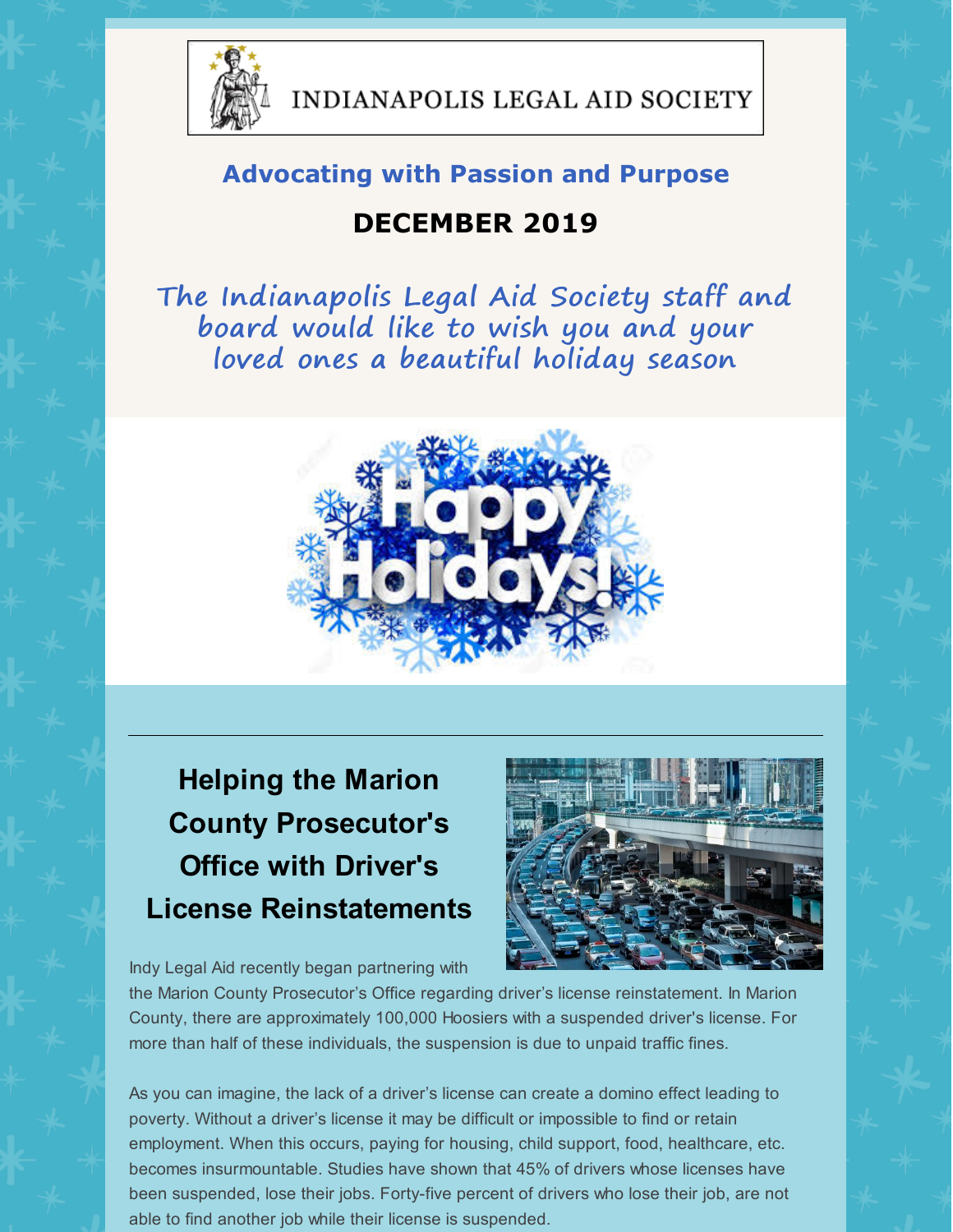The loss of a driver's license not only impacts the individual, it also impacts the broader community. For example, an employer must take time to hire and train new employees once an individual leaves due to lack of transportation. The state is also affected because they may have to pay unemployment insurance to former employees. According to Andrea Marsh, the Director of the Richard and Ginni Pro Bono Program at the University of Texas Law, "The negative economic impact and fiscal effects of driver's license suspensions often are highly disproportionate to the dollar amounts of fines and fees owed."

Our attorneys help these folks with their unpaid traffic fines and reinstatement fees that can total thousands of dollars. Indy Legal Aid's goal with the prosecutors office is to serve the individuals who have contacted them to reinstate their licenses and require legal assistance to complete the process. Indy Legal Aid is focused on getting these individuals back on their feet and on the road which not only helps them and their families, but both law enforcement and the courts.



## **December Client Success Story**

Indy Legal Aid attorney, Andrea Sneden's client, "Keith", is a Re-Entry Court client living in a substance abuse recovery house in Indianapolis. Keith works in Morgantown. and his driver's license is suspended.

Andrea said that Keith stood out because he did not drive on a suspended license, but instead paid to take ubers and paid others for rides. Many people continue to drive on a suspended license, even though it's illegal and can potentially result in additional legal problems. Paying for rides is a large expense for the Keith, given the location of the recovery house and the location of his job. According to Andrea, "Keith also attends court weekly and has to appear for drug screens, so not having a driver's license is a challenge."

Andrea reviewed Keith's driving record and identified issues that needed to be resolved before he could reinstate his driver's license. Andrea spoke with the Marion County Prosecutor in traffic court regarding Keith's outstanding tickets in Marion County. The prosecutor agreed that if Keith paid one ticket in Marion County the remaining four would be dismissed. This arrangement saved Keith over \$400 in outstanding tickets and removed the cases from his driving record. Keith also owed a reinstatement fee of over \$1,000. Once outstanding tickets were resolved, Andrea filed a motion to waive the reinstatement fee for Keith.

Besides cutting his travel expense to get to his job in Morgantown, Keith will now have the opportunity to see his family more often which makes this holiday season very special for him..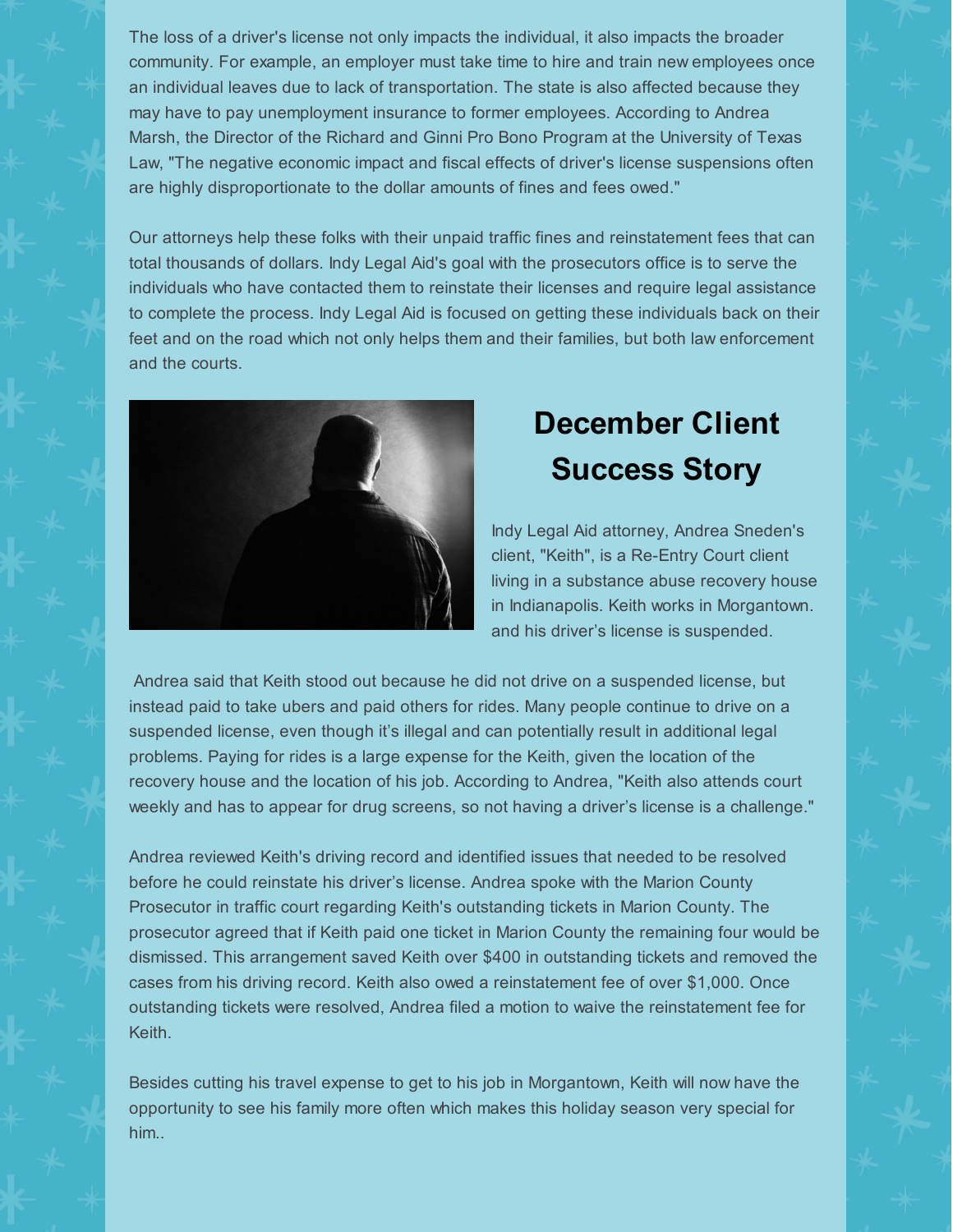







# **Indy Legal Aid's Office Manager Retires After More Than 60 Years of Service**

How many people do you know who have dedicated their entire career to the same organization for 61 years? Indy Legal Aid has been the grateful beneficiary of Jackie Leverenz's commitment, compassion, and expertise since October 31, 1958.

Jackie's calm, soft-spoken demeanor was a welcome respite for staff and board members throughout the years and her witty sense of humor was legendary.

"While we are all happy for Jackie that she will now have time for herself, we will miss her tremendously," said John Floreancig, Indy Legal Aid's CEO and General Counsel. "Jackie was my ride or die for over 25 years."

Although Jackie will no longer be at the office every day, she has agreed to be on Indy Legal Aid's board. Needless to say, we are thrilled with her decision.

To honor Jackie for her legacy to Indy Legal Aid, we have named our board room after her.

The photos on the left are from Jackie's retirement party that was held on Friday, September 13.

Photos:

- #1 Jackie with John Floreancig
- #2 Jackie with Indy Legal Aid staff
- #3 Jackie and John admiring her plaque
- #4 Jackie's plaque

### **Volunteer Opportunities**